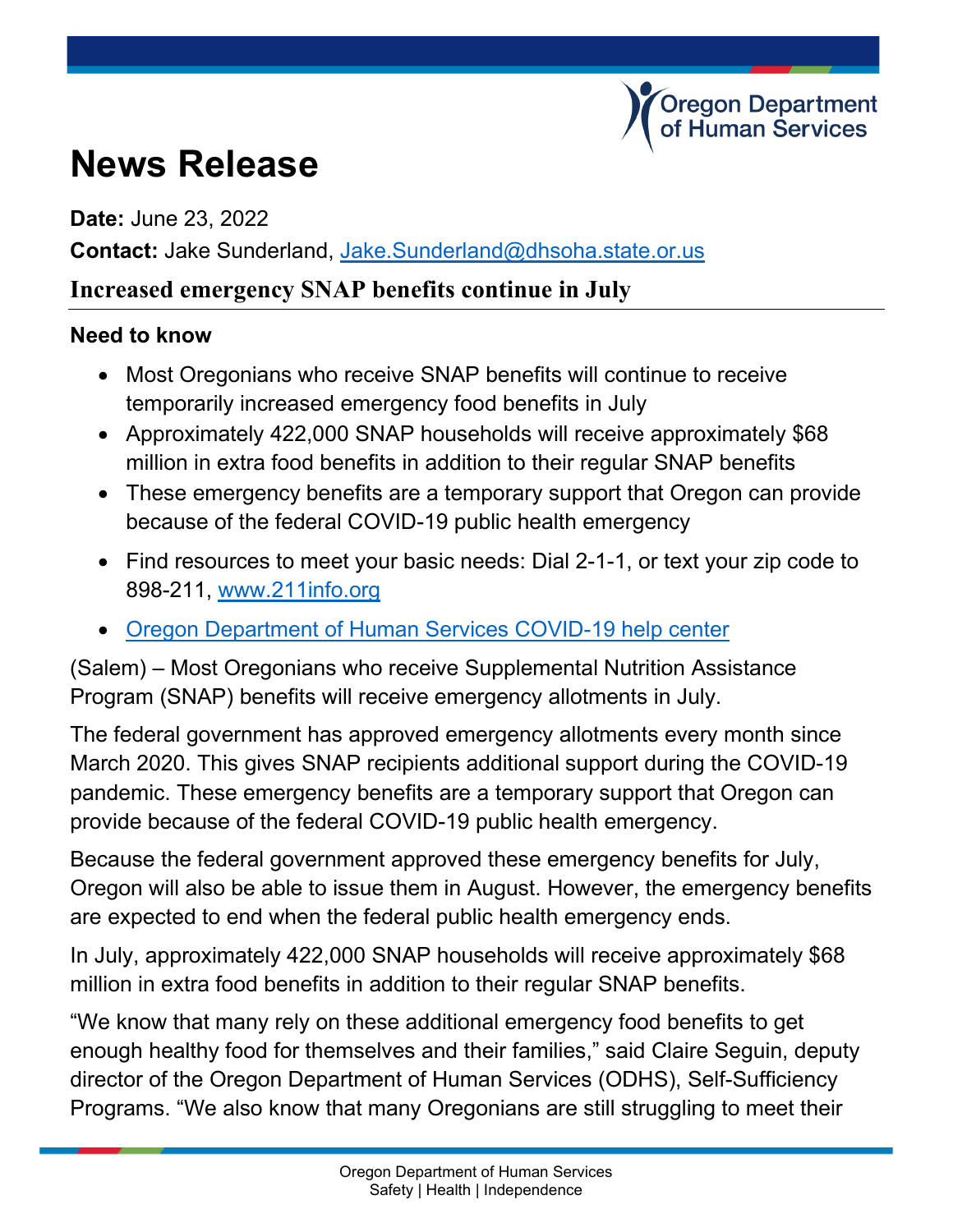basic needs and we encourage them to contact our partners at 211 and the Oregon Food Bank for support during this difficult time."

Current SNAP households will receive emergency allotments on July 12. Emergency allotments will be issued July 29 or Aug. 2 for households who did not receive benefits in the first monthly issuance.

SNAP recipients do not have to take any action to receive these supplemental benefits as they will be issued directly on their EBT cards.

More information about emergency allotments is available at [https://www.oregon.gov/dhs/ASSISTANCE/FOOD-BENEFITS/Pages/Emergency-](https://www.oregon.gov/dhs/ASSISTANCE/FOOD-BENEFITS/Pages/Emergency-Allotments.aspx)[Allotments.aspx.](https://www.oregon.gov/dhs/ASSISTANCE/FOOD-BENEFITS/Pages/Emergency-Allotments.aspx)

Questions about your SNAP benefits should be directed to the ONE Customer Service Center at 1-800-699-9075.

If your household receives SNAP and your income or the number of people in your household has changed, it could impact your benefits. It is important to make sure ODHS has the most up-to-date information.

You can report any changes to your income or household in many ways:

- Online at: ONE. Oregon.gov
- By mail at: ONE Customer Service Center, PO Box 14015, Salem, OR 97309
- By fax at: 503-378-5628
- By phone at: 1-800-699-9075 or TTY 711

## **Resources to help meet basic needs**

- Find a food pantry: [foodfinder.oregonfoodbank.org](https://foodfinder.oregonfoodbank.org/)
- Learn about government programs and community resources for older adults and people with disabilities: Aging and Disability Resource Connection of Oregon at 1-855-673-2372 or [www.adrcoforegon.org.](http://www.adrcoforegon.org/)
- Dial 2-1-1, or text your zip code to 898-211, www.211info.org
- Find local resources and support by contacting your local Community Action Agency: [www.caporegon.org/find-services/](http://www.caporegon.org/find-services/)
- [Oregon Department of Human Services COVID-19 help center](https://www.oregon.gov/dhs/Pages/COVID-19.aspx)